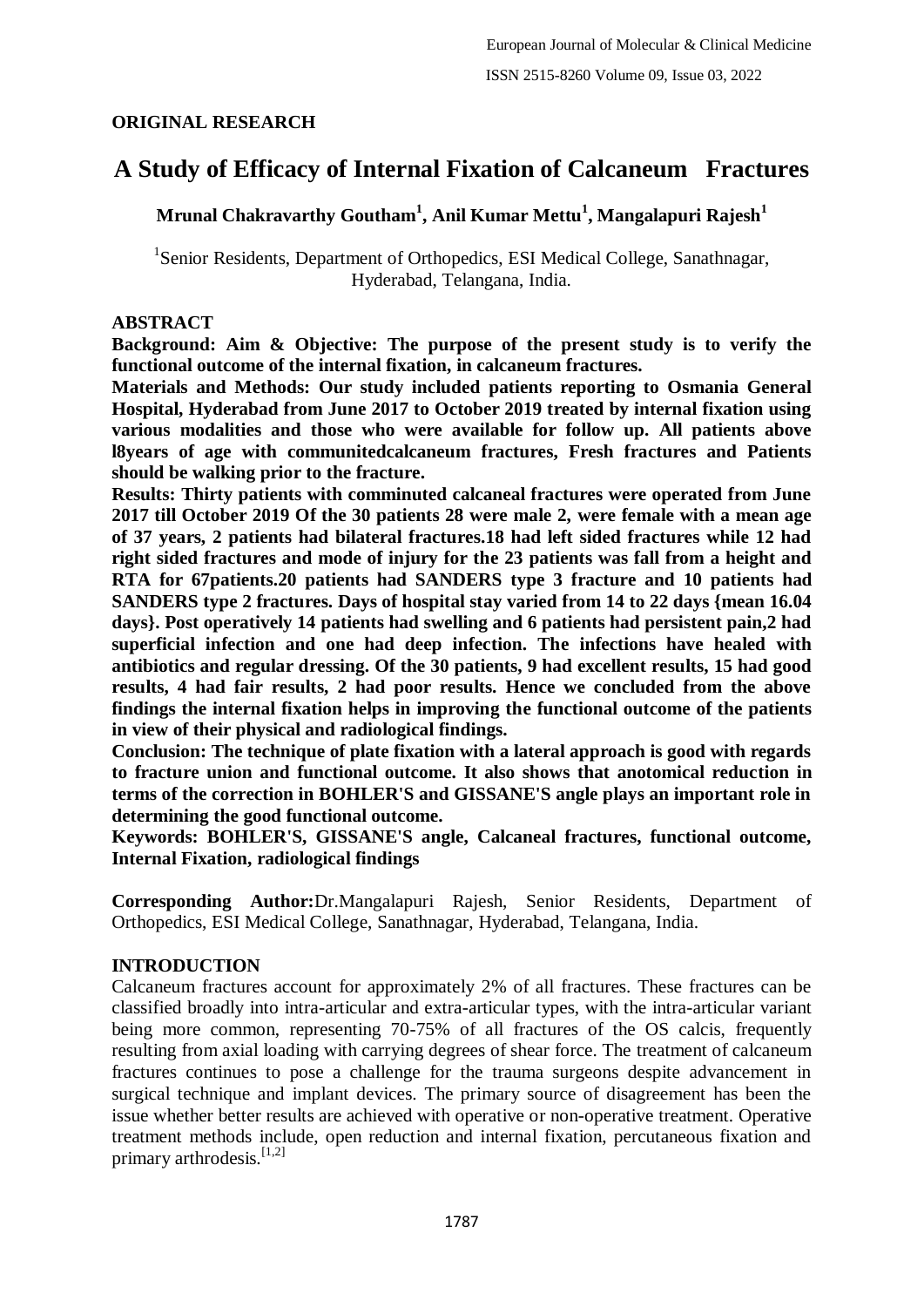So it is the need of the hour, to identify treatment techniques, which use lesser hardware, and provide better functional outcomes in terms of shorter duration of treatment, better stability and early weight bearing.[3,4]

Since early 1990s, enthusiasm for surgical procedures, for carefully selected fractures, in appropriate surgical candidates has increased. Because of its unique shape, difficulties arose in understanding the geometry of the calcaneal fractures. Because of its location, surgical treatment was fraught with complications till recently. Improvement in imaging technology has allowed a better understanding of fracture pathology and provided the basis for newer classifications, which has revolutionized the treatment of calcaneum fractures.[5]

There remains, however, no consensus regarding the surgical approach, with many having been described, including medial, lateral, combined medial and lateral, extended lateral and sinus tarsi approached. Further, the method of fixation remains a point of debate, with various proponents advocating fixation with pins, screws or plate fixation with screws. While the literature suggests significant benefit from operative management of these fractures, complications have been shown to be a common problem in many studies. There are many methods of stabilization of calcaneum fractures, each having their own merits and demerits. The contoured plate fixation has improved the functional results, limited indication for bone grafting and shortened duration of treatment.<sup>[6,7]</sup>

The purpose of the present study is to verify the functional outcome of the internal fixation, in calcaneum fractures.

#### **Aims and Objectives of the Study Aim of our study**

A study of efficacy of internal fixation of calcalneum fractures

### **Objectives:**

- To evaluate the functional outcome with operative management.
- To evaluate the effect of time of surgery on functional outcome.
- To know the average union time.
- To assess the complications associated with open reduction and internal fixation

## **MATERIALS & METHODS**

### **Source of Data**

Our study included patients reporting to Osmania General Hospital, Hyderabad from June 2017 to October 2019 treated by internal fixation using various modalities and those who were available for follow up.

### **Method of Collection of Data**

Adult patients with displaced calcaneal fractures, operated at OGH, using locking and Recon plating,cancellous screws and k-wires during the above mentioned period were evaluated during their hospital stay.

### **Inclusion Criteria**

- All patients above l8years of age with communitedcalcaneum fractures
- Fresh fractures
- Patients should be walking prior to the fracture

## **Exclusion Criteria**

• Open fractures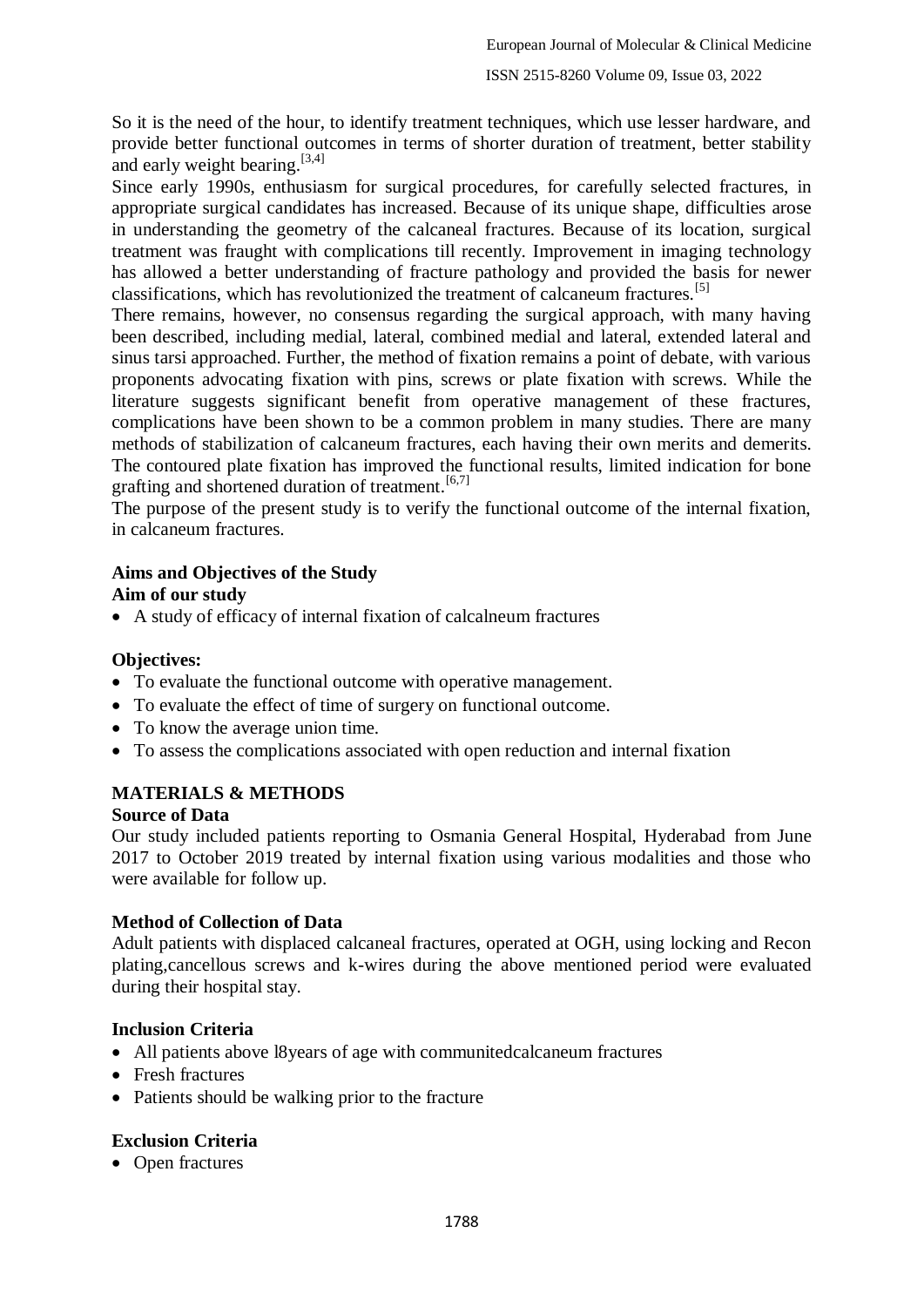- Pathological fractures
- Calcaneal fractures with other associated fracture in lower limb
- Fractures in children
- Fractures in adults > 55 years
- Grossly comminuted fractures
- Severely osteoporotic bone

A thorough history and clinical examination was done. The swelling of the heel and status of the skin was recorded. X-rays of the calcaneum were taken on admission which included lateral and axial views. CT scans were taken to further evaluate the fracture pathology. The patient was temporarily put on a below knee slab with adequate limb elevation until the swelling subsided and there were wrinkles seen on the lateral aspect of the heel.

The fractures were classified based on the Essex-Lopresti and Sander's classification. All the fractures in our study were joint depression type with 17 patients having Sander's type II and 8 having Sander's type III fracture.

The patient was then posted for internal fixation with various implants. The lateral extensile approach was used for all the patients.

### **Follow UP and Criteria for Evaluation**

The patients were followed up clinically and radiologically at 6weeks, l2weeks, 6 months, and 1 year, with respect to height of calcaneum, width of the clacaneum, range of movements at subtalar joint, tubero-talar angles. At every follow up clinical examination was done to assess status of the surgical wound, pain, tenderness, range of motion of subtalar joint, stability of the fracture and clinical union. Roentgenograms were taken in Lateral and axial views to look for signs of radiological union.

In our study we concluded clinical union when the fracture site had become stable and pain free. The union is confirmed radiologically when plain X-ray showed bone trabaculae or cortical bone crossing fracture site on at least three surfaces on orthogonal radiograms. The time taken for clinical and radiological union was noted. If there are no clinical and radiological signs of union by 16 weeks, the fracture was categorised as delayed union and in the absence of fracture union after 24 weeks after injury was categorized as non-union. We had 1 case of delayed union following fixation.

The functional outcome was measured by the "American Orthopaedic Foot and Ankle Society (AOFAS) Ankle Hindfoot scoring system" at twelve months. The AOF AS scoring system is a very useful tool to measure function of the foot developed by the American Academy of Orthopaedic Surgeons (AAOS) and has been validated by various studies. 58 The AOFAS score is a 100-point scoring system mainly assessing the pain, function and alignment of the foot. The functional outcome decreases as the score decreases.

The result was then graded as Excellent, Good, Fair and Poor as follows Excellent - 89 to 100 Points.

Good - 79 to 89 points.

Fair - 69 to 79 points. Poor - Less than 60 points.

### **RESULTS**

There were 30 adult patients who presented with calcaneal fractures to our hospital during the course of the study. Of the 30 patients, 28 were male and 2 were females between the age group of 19-56 years (mean age 37 years).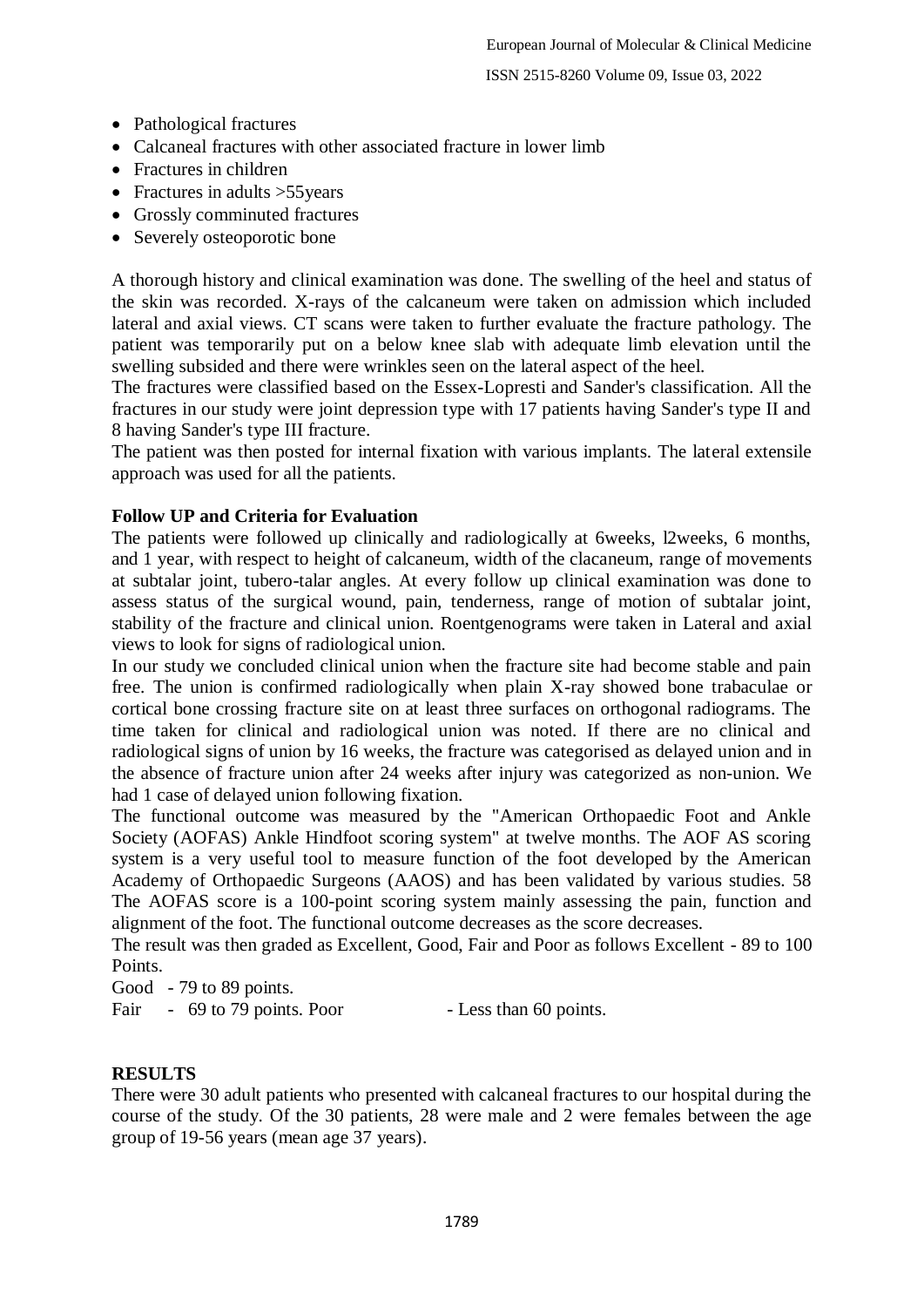| S. No | <b>Age Group</b> | No. of patients |
|-------|------------------|-----------------|
|       | 18-24            | 02              |
|       | $25 - 34$        |                 |
|       | 35-44            | 10              |
|       | $45 - 54$        | 06              |

#### **Table 1: Age distribution**

Two patients had bilateral fractures. Of the 25 patients, 18 (60%) had left sided fractures, while 12 (40%) had right sided fracture.

| <b>Table 2: Limb involved</b> |  |  |  |  |  |
|-------------------------------|--|--|--|--|--|
|-------------------------------|--|--|--|--|--|

| S. No | <b>Side Involved</b> | No. of patients |
|-------|----------------------|-----------------|
|       | Right                | --              |
| ∸     | Left                 | - 0<br>10       |

The mode of injury for 23 patients was fall from height and for 7 patients was RTA. Of the 30, 18 (66.66%) had Sander's type III fracture and 10 (33.33%) had a Sander's type II fracture.

#### **Table 3: Sanders classification**

| S. No | <b>Type</b>  | No. of patients |
|-------|--------------|-----------------|
|       | Sander's II  | $10(66.66\%)$   |
| ∼     | Sander's III | 20 (33.33%)     |

Of the 30, all patients had gross swelling of the foot following the injury. Of the 30,all patients had gross swelling of the foot following the injury. The number of days from the fall to surgery varied from 2-14 days (means 6.3 days). Days of hospital stay varied from 14-22 days (means 16.04 days).

| S. No | Days between fall and surgery | No. of patients |
|-------|-------------------------------|-----------------|
|       | $0 - 5$                       |                 |
|       | $6 - 10$                      | 14              |
|       | $1 - 13$                      |                 |

#### **Table 4: No. of days between the fall and operative procedure**

ALL 30 patients were treated with a lateral extensile approach and fixed with locking and nonlocking plates and cancellous screws. Post operatively 6 (32%) patients had persisting pain, 2 had superficial infection. Both the patients with superficial infections were treated with injectable antibiotics for a week, and oral antibiotics for another week. Suture removal was delayed till the wound infection subsided and patients were discharged. Further followup showed no signs of any infection.The one patient with deep infection was treated repeatedly with a course of injectables and oral antibiotics.

|       | Tuble of T obe operative complications |                 |
|-------|----------------------------------------|-----------------|
| S. No | Post operative complications           | No. of patients |
|       | Persistent pain                        |                 |
|       | Swelling                               | 14              |
|       | Superficial infection                  | 02              |
|       | Deep infection                         | U               |

### **Table 5: Post operative complications**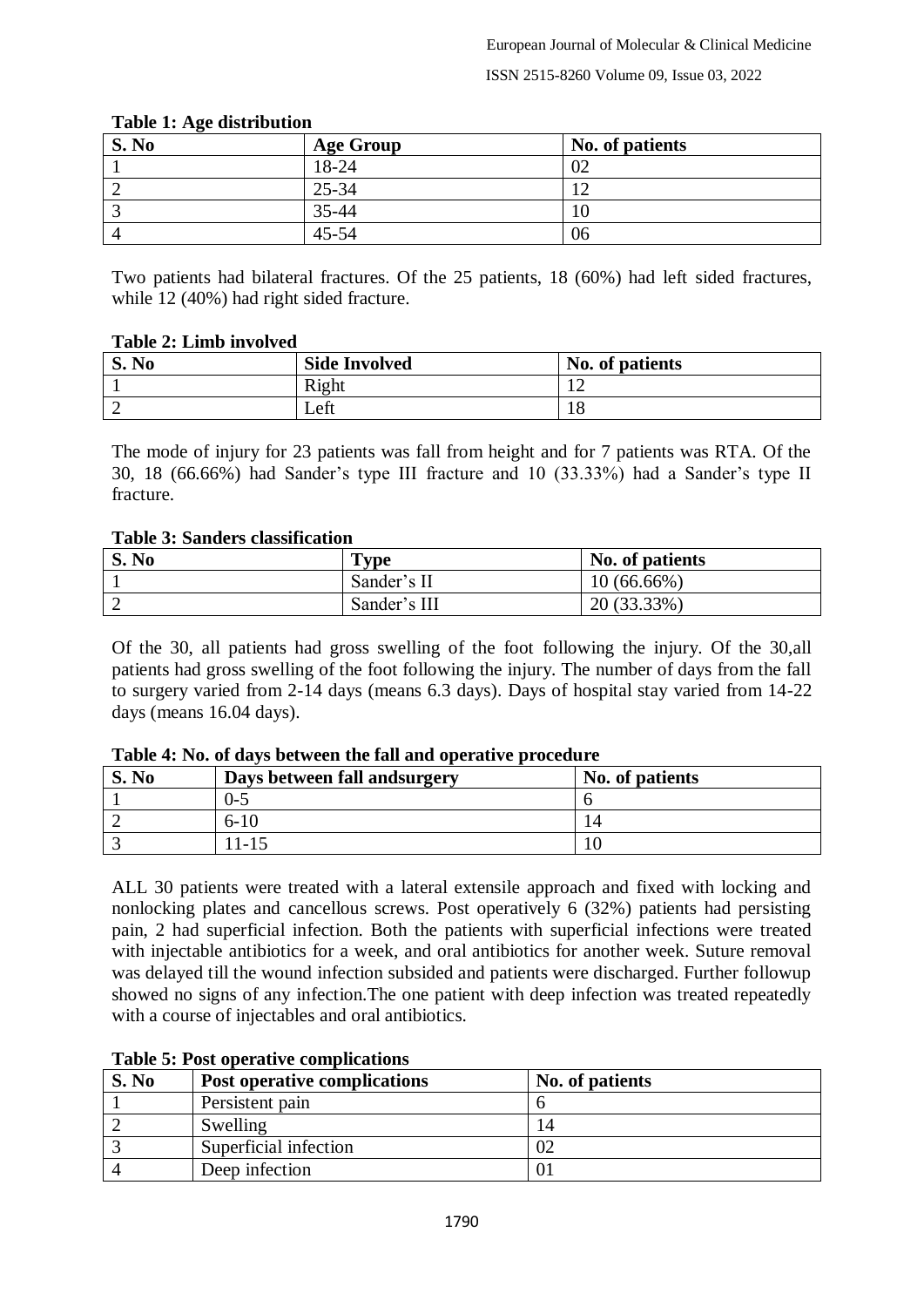Mean number of days of hospital stay was 16.

All the operated patients has an increase in the Bohler's angle and decrease in the gissane's angle with statistically significant p value. The mean pre op Bohler's angle was 11.52 and gissane's angle was 126.8. The mean Post op Bohler's angle was 26.16 and Gissane's angle was 119.76. the p value for the increase in Bohler's angle was 3.13 x 10. the p value for the decrease in in Gissane's angle was 1.10 x 10.

Post operatively all patients had an increase in heel height and decrease in heel width with a statistically significant p value. The mean pre op heel height was 5.932 and heel width was 6.832. The mean Post op heel height was 6.38 and heel width was 6.272. The p value for increase in heel height value was 7.5 x 10-18. The p value for decrease in heel width was 1.2 x 10-11.

At 12 weeks of follow up, x rays of 27 patients showed radiological signs of union. Mean duration of radiological union was 12.5 weeks with SO of 1.79. Three patients had delayed union radiologically.

| THE OF INDIAN AD DUI TION TO DUITING |                  |      |      |           |
|--------------------------------------|------------------|------|------|-----------|
| <b>Results</b>                       | <b>Excellent</b> | Good | Fair | $P_{00}r$ |
|                                      |                  | ∸    |      |           |

#### **Table 6: Results as per AOFAS scoring**

Of the 30, 9 had excellent results, 15 had good results, 4 had fair results and 2 had poor results.

The mean ROM of subtalar and ankle joints of patients with excellent results are as follows. Inversion and eversion are 23.66 and 18.90degrees respectively, and the mean dorsiflexion and plantarflexion of ankle are 30 and 25 degrees respectively.

The mean ROM of subtalar and ankle joints of patients with good results are as follows. Inversion and eversion are 20.28 and 15.34 degrees respectively, and the mean dorsiflexion and plantarflexion of ankle joints are 25 and 20 degrees respectively.

The mean ROM of subtalar and ankle joints of patients with fair results are as follows. Inversion and eversion are 16.42 and 12.85 degrees respectively, and the mean dorsiflexion and plantarflexion of ankle are 20 and 15 degrees respectively. The mean ROM of subtalar and ankle joints of patients with poor results are as follows. Inversion and eversion are 10 and 7.5degrees respectively, and the mean dorsiflexion and plantarflexion of ankle are 15 degrees each.

### **DISCUSSION**

The calcaneum is the most commonly fractured tarsal bone. The prognosis for an extraarticular fracture is uniformly good, but that for an intra-articular fracture is very varied. The management of every aspect of intra-articular calcaneal fractures is controversial. There are many systems for classifying displaced intra-articular fractures, but there is no consensus amongst surgeons as to which is the most practical one. Although some studies with more than 100 cases have demonstrated good results after open reduction and internal fixation of intra-articular calcaneal fractures,  $\left[10,11\right]$  the best choice of treatment remains controversial because prospective randomized studies have not shown convincingly better results after surgery.<sup>[1]</sup> However, in the largest prospective randomized trial described to date, Buckley et al. found better results in some subgroups of patients after surgery.

It is difficult to compare outcome between studies since different measures of outcome are often used and there is no consensus among surgeons as to which is the most scientific and practical system. Essex-Lopressti, Rowe and Sanders are the commonly used classification systems for calcaneal fractures. There are varying degrees of agreement among users of these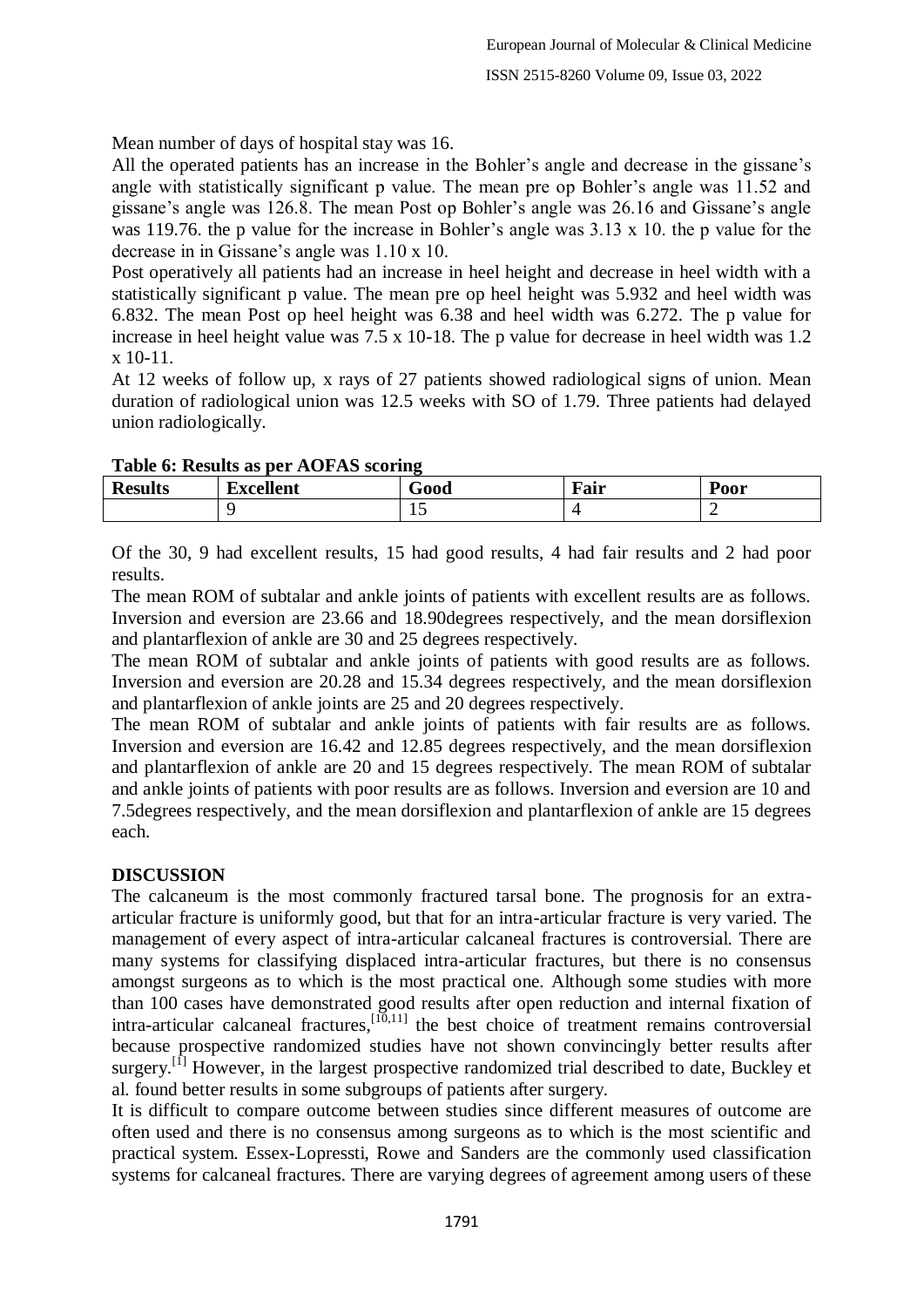classification systems. Although, classifications show positive correlation with outcome, there is no correlation with choice of treatment.<sup>[2,3]</sup> In our study we have used the Essex-Lopressti and Sander's classification systems.

Historic cohort studies have suggested equal clinical outcomes with operative and conservative treatment of displaced intra-articular calcaneal fractures.[4-6]

While some of the more recent studies have also shown no advantage of operative treatment, many other studies, have shown superior results with operative treatment.  $[1,7]$  Earlier, surgical treatment was associated with significant incidence of wound complications, particularly sepsis. However, conservative treatment is not without its complications of subtalar joint pain, heel varus and peroneal tendon impingment.<sup>[1]</sup>

We believe that displaced intra-articular fractures of the calcaneum should be treated on the same principles as any other injury of the weight bearing joint; that is by anatomical reduction and rigid internal fixation, to allow early movement and get a better functional outcome.[8-10] Application of these principles to intra- articular calcaneal fracture have been slow because of complex bony and fracture anatomy, tenous soft tissue envelope and difficulty of achieving anatomic reduction and rigid fixation.<sup>[9]</sup> Improvements that have occurred in surgical techniques and complication rates have made many surgeons more operative in the treatment of these fracture.

Calcaneal fracture surgery can be performed using medial, lateral or combined approached 8. The lateral approach is the most popular approach. A lateral extensile exposure popularized by Benirschke and Sangeorzan was used in all our cases. Various fixation devices like locking plates, pelvic reconstruction plates, calcaneal plates, K-wires or a combination of Kwires and screws can be used for fixing these frature.<sup>[9-11]</sup> In our study, anatomical locking and non-locking calcaneal plates were used. We also used a 3.5 mm reconstruction plate contoured to the lateral wall of the calcaneum and screws to fix these fractures. The "blow out" of the lateral wall, when present, could be well reduced and held in place with this plate. The plate was fixed extending from anterior process into the most posterior aspect of the tubersity.

In our analysis, we confirmed correlation between the Bohler's angle size and patient satisfaction in terms of their functional outcome. This fact, proved and verified by a lot of other authors, confirms the role of Bohler's angle and Gissane'a angle size as a predictive factor for subsequent late complication.<sup>[12-14]</sup>

Outcome measurements can be expressed by various scoring systems or its modifications based on the authors experience of important symptoms and functional abilities. AOFAS clinical rating system the Ankle Hindfoot scale for calcaneal area is a standard scoring system for foot function evaluation58. Using this standard scoring system that takes into account subjective and objective assessments enables to achieve relevant results and comparision of different patients studies. Finally one has to mention optimistic findings of Melcher who followed up patients operated by ORIF for 3 and 10 years after the surgery. In his study, subjective and objective results assessed after ten years were better than those achieved in 3 years follow up.<sup>[15]</sup>

In sanders study, execellent or good results were obtained in 73% of type-II,70 % of type -III, and only 27% of type IV fractures.<sup>[14]</sup> In our study, 80% of patients had excellent or good and 20 % had fair or poor results, despite anatomical calcaneal restoration. Complications occur regardless of the management strategy chosen for displaced intraarticular fractures and despite managed by experienced surgeons. complications are a cause of significant morbidity for patients.<sup>[16]</sup> The rate of wound complications (superficial and deep infection) in this study was 16 %, similar to that in many studies in the literature.<sup>[17]</sup> In our study, one patient had developed deep infection.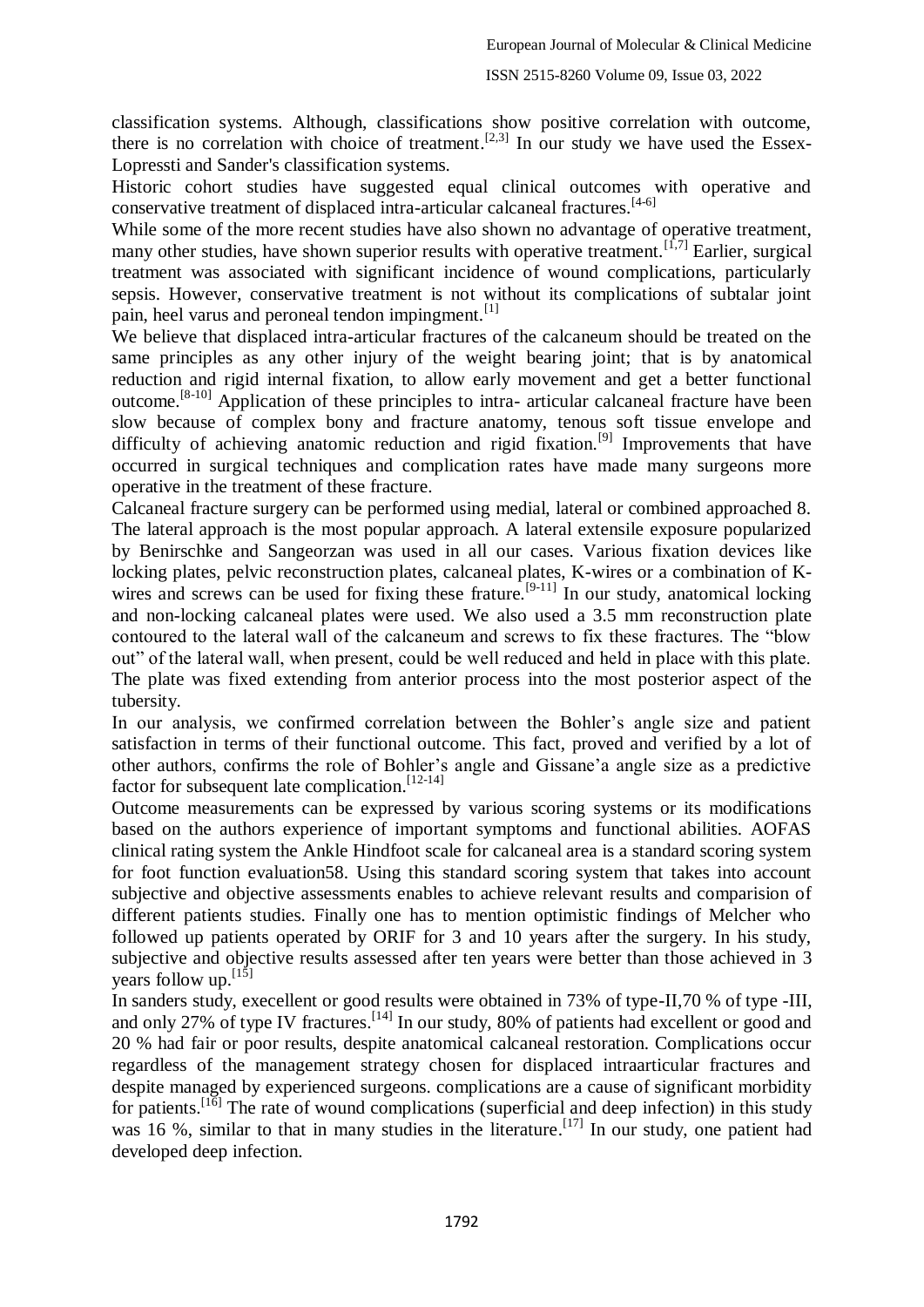A prospective, randomised, CT -based study comparing operative versus non- operative treatment for type II and III fractures, revealed that the former type of treatment followed by early mobilisation produced superior results 25, as was seen in our study. In a meta-analysis published in 2000, Randle et al. stated that " there is a trend for surgically treated patients to have better outcomes; however the strength of evidence for recommending operative treatment is weak". They concluded that before a strong recommendation could be made for operative treatment, a randomisedtrail with controls and validated outcomes was needed.

There were certain limitations to our study. Only 30 patients with calcaneal fractures were operated and their functional outcomes scores were measured at a mean follow up of 12 months.A study involving more patients followed up for a longer period of time can more accurately define the functional outcome of calcaneal fractures treated by this method.Therefore, this discussion is essentially a preliminary assessment.

### **CONCLUSION**

Fractures of the calcaneum are one of the common fractures affecting present generation and treatment modality has to be decided carefully. We are of the opinion that the operative treatment of calcaneum fractures should be done as anotomical reduction and rigid internal fixation is essential to allow early movement and weight bearing. The technique of plate fixation with a lateral approach is good with regards to fracture union and functional outcome. It also shows that anotomical reduction in terms of the correction in BOHLER'S and GISSANE'S angle plays an important role in determining the good functional outcome.

### **Acknowledgment**

The author is thankful to Department of Orthopaedics for providing all the facilities to carry out this work.

## **REFERENCES**

- 1. Thordarson DB, Krieger LE. Operative vs. non operative treatment of intraarticular fractures of the calcaneus: a prospective randomized trial. Foot Ankle Int. 1996; 17:2-9.
- 2. Humphrey CA, Dirschl DR, Ellis TI. Interobserver reliability of aCT-based . fracture classification system. J Orthop Trauma. 2005;19(9): 616-22.
- 3. Bhattacharya R, Vassan UT, Finn P, Port A. Sanders classification of fractures of the oscalcis. An analysis of inter- and intra-observer variability. JBJS(B). 2005;87(2): 205-8.
- 4. Jarvholm U, Komer L, Thoren O and Wiklund LM. Fractures of the calcaneus. A comparision of open and closed treatment. Acta. Orthop. Scand. 1984; 55: 652-6.
- 5. Buckley RE, Meek RN. Comparison of open versus closed reduction of intraarticular calcaneal fractures: a matched cohort in workmen. J Orthop Trauma. 1992; 6:216-22
- 6. Kundel K, Funk E, Brutscher M, Bickel R. Calcaneal fractures: operative versus nonoperative treatment. J Trauma. 1996;41 :839-45.
- 7. T. Ibrahim, M. Rowsell, W. Rennie, A.R. Brown, GJ.S. Taylor, PJ. Gregg. Displaced intra-articular calcaneal fractures: 15- Year follow-up of a randomised controlled trial of conservative versus operative treatment. Injury July 2007;38: (7); 848-855
- 8. Stephenson JR. Surgical treatment of displaced intra-articular fractures of the calcaneus: a combined lateral and medial approach. OCNA.1993; 290: 68-75.
- 9. Barei DP, Bellabarba C, Sangeorzan BJ, Benirschke SK. Fracture of the Calcaneus.OCNA. 2002; 33 (I): 263-85.
- 10. Muller ME, Allgower M, Schneider R. Manual of Internal Fixation. Techniques recommended by AO Group. 2nd edition. New York:Springer;979. P. 71-87.